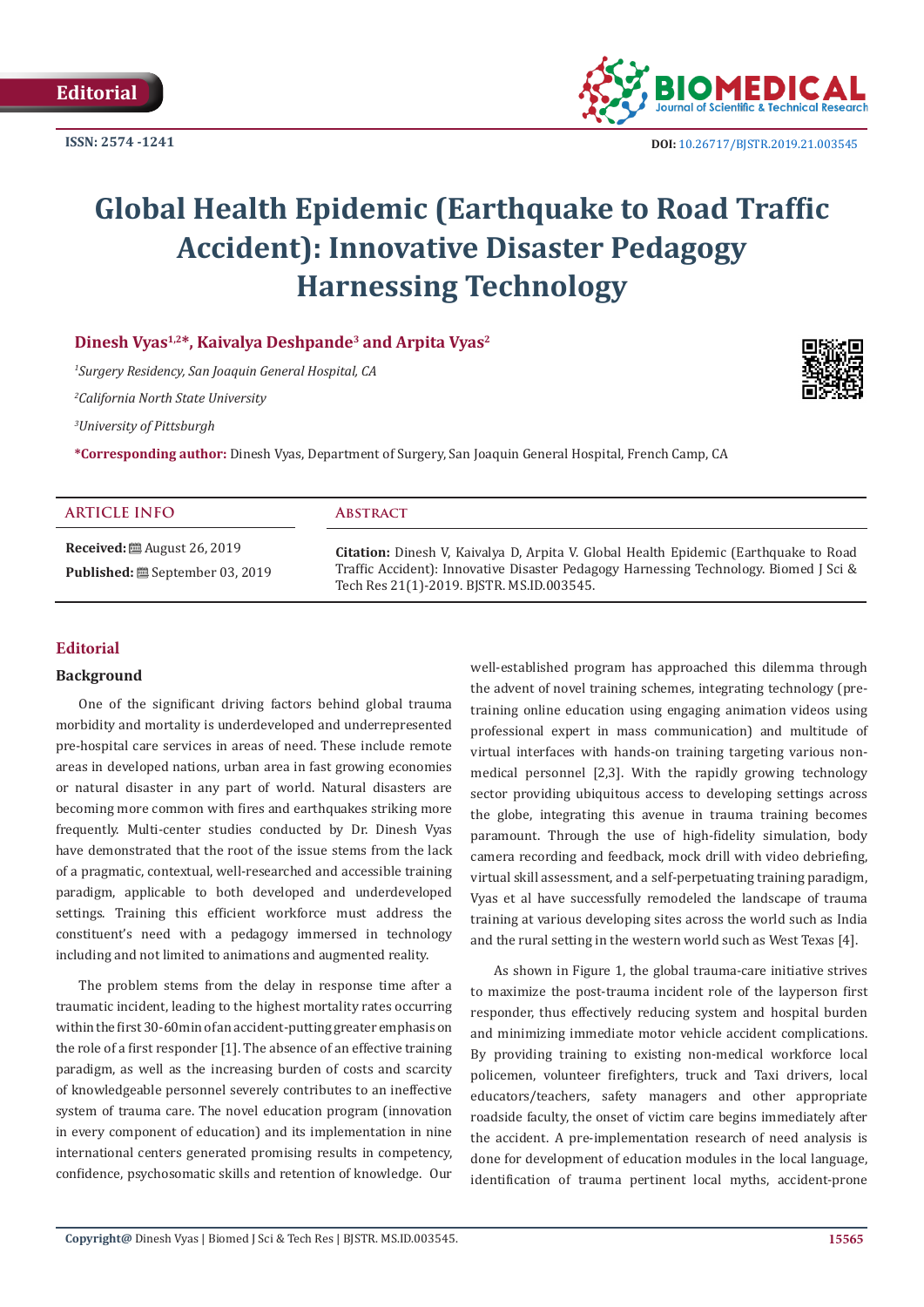locations, and population density. Ultimately, the sustainable and replicable model of education can be integrated with current traumatraining regimens in hopes of enhancing trauma management capacity and standardized high-quality care in urbanized settings.



**Figure 1:** Core Components of the Global Trauma Initiative: Training of Trainer.

## **Integrated Technology Using a 4-Tiered Protocol**

Building off currently established training designs [5], the initiative designed by Vyas et al. follows a standardized multiphase model individualized to different trauma settings. Starting with the Massively Open Online Course (MOOC), the first phase establishes the necessary pre-requisites for first-responder trainees. Using the gold-standard guidelines developed by training courses such as Basic Life Support, Acute Trauma Life Support, International Trauma Life Support, Acute Care Life Support and Pre-hospital Trauma Life Support [6], the MOOC phase eliminates the need for costly non-standardized human instruction, and effectively targets a broad range of professionals. MOOC has generated audience from more than 2000 first responders from 37 countries in 2015.

The subsequent tiers, Acute Trauma Training (ATT), Broad Trauma Training (BTT), and Cardiac Trauma Training (CTT), each

involves the instruction of progressively advanced skills (Table 1) and utilizes an algorithm to determine proper trainee advancement [7]. Each tier involves various online as well as hands-on components. Using virtual simulators and instructional videos, the modules strive to mimic real world post-accident conditions. Skills such as airway management, stabilization, assessment of the scene, hemorrhage control, fracture, chest injury, burn, extrications, explosions etc. are introduced using the online interface and supplemented with hands on training sessions. This integration of technology not only addresses the scarcity of trained personnel and resources but also provides individualized pacing and self-assessment opportunities for the trainee. This allows for trainees of different backgrounds, such as policemen, firefighters, etc. to play a direct role in trauma management. Post-training competence assessment analysis demonstrated a statistically significant increase in first responder trauma-management capabilities (Figures 2-4) [8].



**Figure 2:** Establishing training program: Overview showing 10 training centers of skills (left), Bird's eye view of each group (middle); and skill learning with one to one feedback for each trainee (right).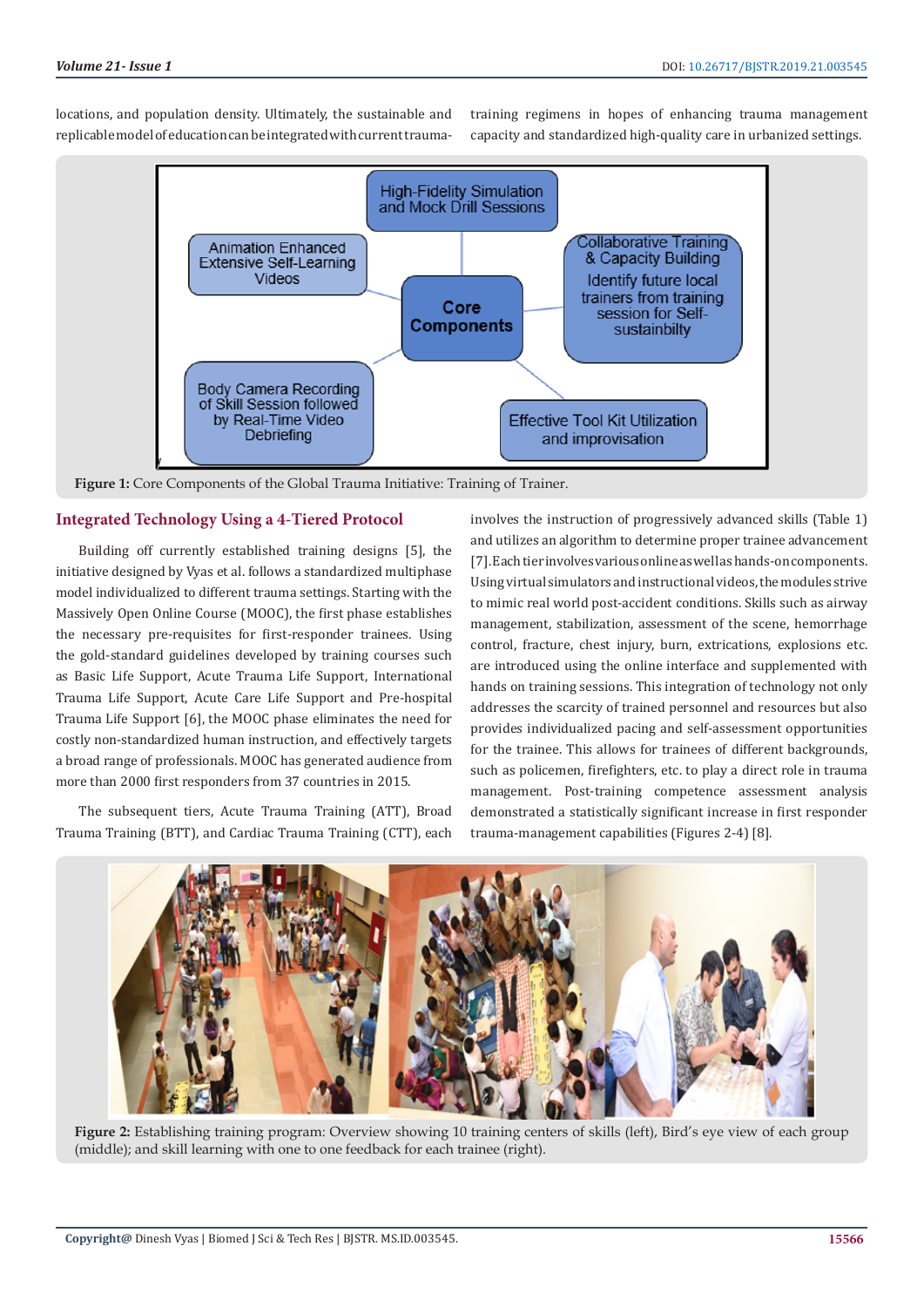

**Figure 3:** Technology integration: Use of high-fidelity simulators and other tool (left); Use of innovative low-cost body camera (wi-fi enabled) with ACE wrap harness for chest mount. Screen on the background displaying the skills and recording the session.



**Figure 4:** Mock drill for psychosomatic training: Simulating enviornmet of polytraumas and road side chaos (left); Initial stages of trauma and public response (middle); First responders using the skills after 10hr training (right).

| <b>Clinical Topics</b>              | <b>MOOC</b>    | <b>ATT</b> | <b>BTT</b> | <b>CTT</b> |
|-------------------------------------|----------------|------------|------------|------------|
| Airway management                   | $+$            | $\ddot{}$  | $\ddot{}$  | $^{+}$     |
| Chest injury                        | $\overline{1}$ | $\ddot{}$  | $\ddot{}$  | $+$        |
| Fracture stabilization              | $\ddot{}$      | $\ddot{}$  | $\ddot{}$  | $^{+}$     |
| Hemorrhage control                  | $\overline{1}$ | $\ddot{}$  | $\ddot{}$  | $+$        |
| Cervical spine immobilization       | $\overline{+}$ | $\ddot{}$  | $\ddot{}$  | $+$        |
| Vital signs and shock               |                | $+$        | $\ddot{}$  | $+$        |
| Scene management                    | $\ddot{}$      | $\ddot{}$  | $\ddot{}$  | $^{+}$     |
| Triage                              | $+$            | $\ddot{}$  | $\ddot{}$  | $^{+}$     |
| Extrication                         | $\overline{+}$ | $\ddot{}$  | $\ddot{}$  | $^{+}$     |
| IV access                           | $\overline{+}$ | $\ddot{}$  | $\ddot{}$  | $+$        |
| Mass casualty                       | $\ddot{}$      | $\ddot{}$  | $\ddot{}$  | $+$        |
| Unconscious patient management      |                |            | $\ddot{}$  | $+$        |
| AED and cardiac drug administration |                |            |            | $+$        |
| Invasive airway management          |                |            |            | $+$        |
| Chest tube insertion                |                |            |            |            |

#### **Table 1:** Context Specific Skills in each Program Tier.

# **Application in the Global Context of Trauma Training**

The Global Trauma Initiative Program has successfully established 18 multi-center collaborative sites across India and the USA and trains over 10000 first responders, annually; ranging from local policemen to medical professionals, since its onset

in 2008. Furthermore, the virtual component of the BTT phase also assesses trainees with potential to become a trainer of the 'hands on training' component within each respective center. In other words, the model facilitates self-sufficiency and ensures the growth of both trainees and trainers. Next phase of the program is